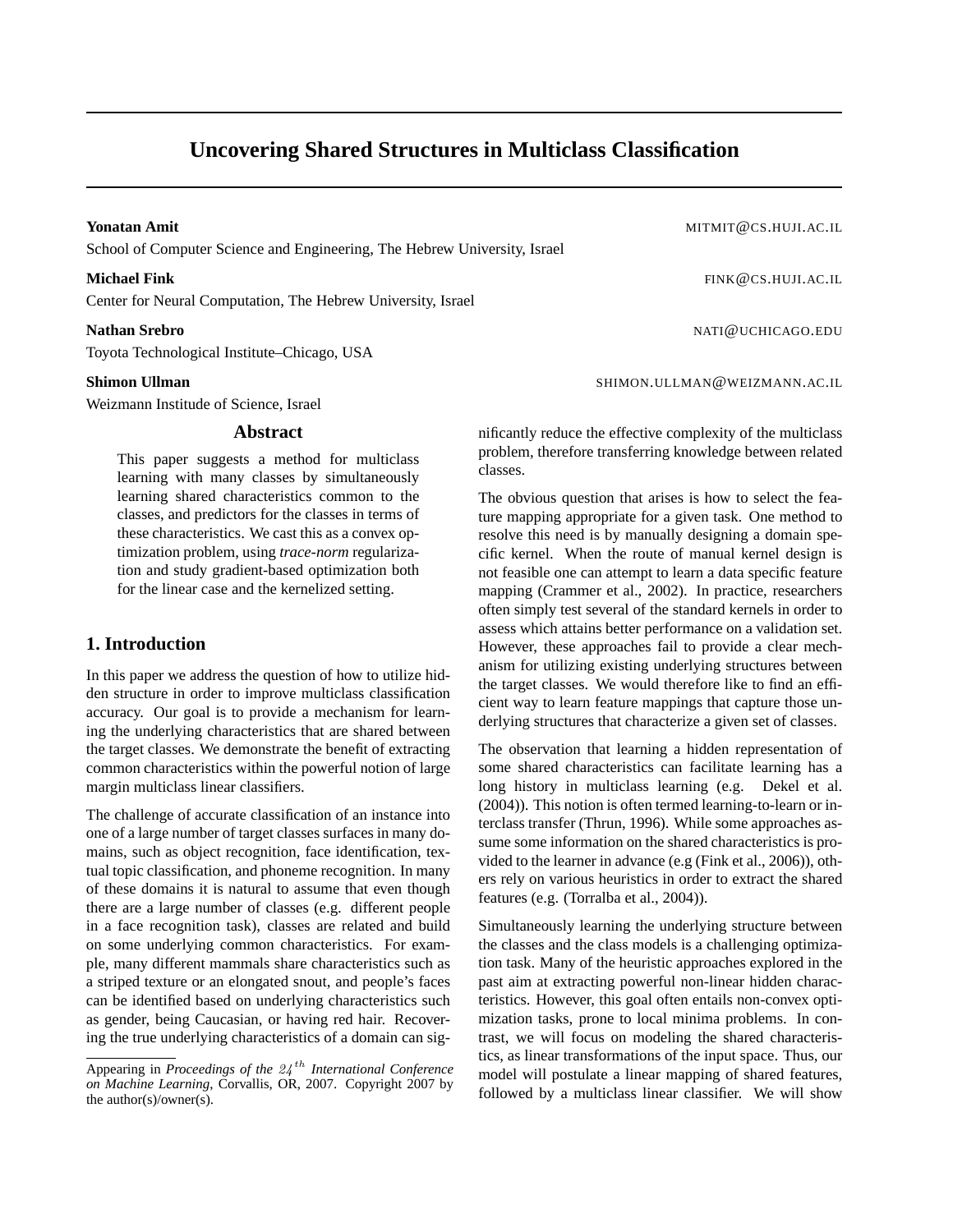that such models can be efficiently learned in a convex optimization scheme, and albeit restricted to simple linear mappings, they can still significantly improve the accuracy of multiclass linear classifiers.

# **2. Formulation**

The goal of multiclass classification is to learn a mapping  $H : \mathcal{X} \rightarrow \mathcal{Y}$  from instances in X to labels in  $\mathcal{Y} =$  $\{1, ..., k\}$ . We consider linear classifiers over  $\mathcal{X} = \mathbb{R}^n$ , parametrized by a weight vector  $W_y \in \mathbb{R}^n$  for each class  $y \in \mathcal{Y}$ , and which take the form:

$$
H_W(x) = \underset{y \in \mathcal{Y}}{\operatorname{argmax}} W_y^t \cdot x \quad . \tag{1}
$$

We wish to learn the weights from a set of  $m$  labeled training examples  $(\mathbf{x}_i, y_i) \in \mathcal{X} \times \mathcal{Y}$ , which we summarize in a matrix  $X \in \mathbb{R}^{n \times m}$  whose columns are given by  $x_i$ . Inspired by the large margin approach for classification, Crammer and Singer (2001) suggest learning the weights by minimizing a trade-off between an average empirical *loss* (to be discussed shortly) and a regularizer of the form:

$$
\sum_{y} \|W_y\|^2 = \|W\|_{\mathrm{F}}^2 \tag{2}
$$

where  $||W||_F$  is the Frobenius norm of the matrix W whose columns are the vectors  $W_y$ . The loss function suggested by Crammer *et al* is the maximal hinge loss over all comparisons between the correct class and an incorrect class:

$$
\ell(W; (\mathbf{x}, y)) = \max_{y' \neq y} \left[ 1 + W_{y'}^t \cdot \mathbf{x} - W_y^t \cdot \mathbf{x} \right]_+ \tag{3}
$$

where  $[z]_+ = \max(0, z)$ . For a trade-off parameter C, the weights are then given by the following learning rule:

$$
\min_{W} \frac{1}{2} ||W||_{\mathrm{F}}^{2} + C \sum_{i=1}^{m} \ell(W; (\mathbf{x}_{i}, y_{i})) . \tag{4}
$$

For a binary classification problem,  $\mathcal{Y} = \{1, 2\}$ , this formulation reduces to the familiar Support Vector Machine (SVM) formulation (with  $W_1 = -W_2 = \frac{1}{2}w_{\text{sym}}$  at the optimum, and  $C$  appropriately scaled). For a larger number of classes, the formulation generalizes SVMs by requiring a margin between every pair of classes, and penalizing, for each training example, the amount by which the margin constraint it violated. Similarly to SVMs the optimization problem Eq. (4) is convex, and by introducing a "slack variable" for each example, it can be written as quadratic programming. It should be noted that while we choose to focus on the loss function of Crammer and Singer (2001), the methods we propose can be directly applied to other multiclass losses.

Recall that our goal is to attain a classifier  $W$  with improved generalization by extracting characteristics that are shared among multiple classes. We restrict ourselves to modelling each common characteristic  $r$  as a linear function  $F_r^t$ **x** of the input vectors **x**. The activation of each class y is then taken to be a linear function  $G_y^t(F^t\mathbf{x})$  of the vector  $F^t$ **x** of common characteristics, instead of a linear function of the input vectors. Formally our model substitutes the weight matrix  $W \in \mathbb{R}^{n \times k}$  with the product  $W = FG$ of a weight matrix  $F \in \mathbb{R}^{n \times p}$ , whose columns define the p common characteristics, and  $G \in \mathbb{R}^{p \times k}$ , whose columns predict the classes based on the common characteristics:

$$
H_{G,F}(x) = \underset{y \in \mathcal{Y}}{\operatorname{argmax}} \, G_y^t \cdot (F^t x) = \underset{y \in \mathcal{Y}}{\operatorname{argmax}} \, (FG)_y^t \cdot x \quad , \tag{5}
$$

It should be emphasized that if  $F$  and  $G$  are not constrained in any way, the hypothesis space defined by Eq. (1) and by Eq. (5) is identical, since any linear transformations induced by applying  $F$  and then  $G$ , can always be attained by a single linear transformation  $W$ . We aim to show that nevertheless, regularizing the decomposition  $FG$ , as we discuss shortly, instead of the Frobenius norm of the weight matrix W, can yield a significant generalization advantage.

When the common characteristics  $F$  are known, we can replace the input instances  $x_i$  with the vectors  $F^t x_i$  and revert back to our original formulation Eq. (4), with the matrix  $G$  taking the role of the weight matrix. Each characteristic r is now a *feature*  $(F^t \mathbf{x}_i)_r$  in this transformed problem. The challenge we address in this paper is of simultaneously learning the common characteristics (or latent features) F *and* the class weights G.

Increasing the norm  $||F_r||$  allows smaller values of  $G_{yr}$  to yield the same prediction. Therefore, in order for the regularizer  $||G||_F$  to be meaningful, we must also control the magnitude of  $F$ . We thus suggest to regularize, in addition to  $||G||_F$ , also  $\sum_r ||F||^2 = ||F||_F^2$ . This leads to the following learning rule:

$$
\min_{F,G} \frac{1}{2} ||F||_{\mathrm{F}}^2 + \frac{1}{2} ||G||_{\mathrm{F}}^2 + C \sum_{i=1}^m \ell\left(FG; (\mathbf{x}_i, y_i)\right) . \tag{6}
$$

As we are accustomed to in large-margin methods, we do not have to limit the number of characteristics  $p$ . We can consider the rule Eq. (6) where the minimization is over matrices  $F, G$  of arbitrary inner dimensionality. We are relying here on the *norm* of F and G for regularization, rather than their *dimensionality*.

The optimization objective of Eq. (6) is non-convex, and involves matrices of unbounded dimensionality. However, instead of explicitly learning  $F, G$ , the optimization problem Eq. (6) can also be written directly as a convex learning rule for W. Following Srebro et al. (2005), we consider the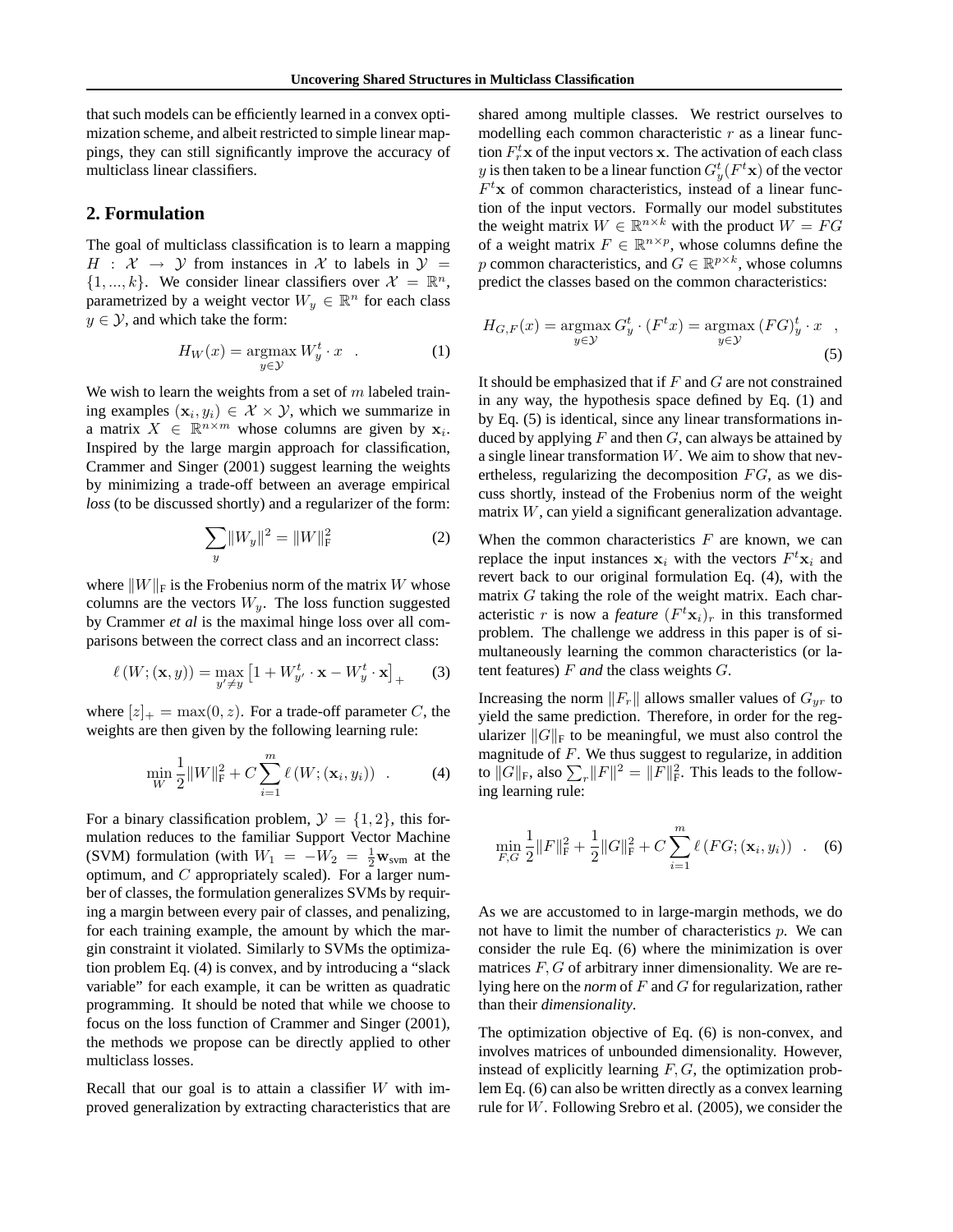trace-norm of a matrix W:

$$
||W||_{\Sigma} = \min_{FG=W} \frac{1}{2} (||F||_{\mathrm{F}}^{2} + ||G||_{\mathrm{F}}^{2})
$$
 (7)

The trace-norm is a convex function of  $W$ , and can be characterized as the sum of its singular values (Boyd & Vandenberghe, 2004).

$$
||W||_{\Sigma} = \sum_{i} |\gamma_i| \quad , \tag{8}
$$

Using Eq.  $(7)$ , we can rewrite Eq.  $(6)$  as:

$$
\min_{W} \lVert W \rVert_{\Sigma} + C \sum_{i=1}^{m} \ell \left( W; (\mathbf{x}_i, y_i) \right) . \tag{9}
$$

Furthermore, following Fazel et al. (2001) and Srebro et al. (2005), the optimization problem Eq. (9) can be formulated as a semi-definite program (SDP).

To summarize, we saw how learning to classify based on shared characteristics yields a learning rule in which the Frobenius-norm regularization is replaced with a tracenorm regularization.

### **3. Dualization and Kernelization**

So far, we assumed we have direct access to the feature representation x. However, much of the success of largemargin methods stems form the fact that one does not need access to the feature representation itself, but only to the inner product between feature vectors, specified by a *kernel function*  $k(x, x')$ . In order to obtain a kernelized form of trace-norm regularized multiclass learning, we first briefly describe the dual of Eq.  $(9)$ , and how the optimum W can be obtained from the dual optimum.

By applying standard Lagrange duality we deduce the dual of Eq. (9) is given by the following optimization problem, which can also be written as a semi-definite program:

$$
\forall_{i,j \neq y_i} Q_{ij} \ge 0
$$
  

$$
\max \sum_{i} (-Q_{iy_i}) \quad \text{s.t.} \quad \forall_i \ (-Q_{iy_i}) = \sum_{j \neq y_i} Q_{ij} \le c
$$
  

$$
||XQ||_2 \le 1
$$

where  $Q \in \mathbb{R}^{m \times k}$  denotes the dual Lagrange variable and  $||XQ||_2$  is the spectral norm of  $XQ$  (i.e. the maximal singular value of this matrix). The spectral norm constraint can be equivalently specified as  $||(XQ)^t(XQ)||_2 =$  $||Q^t(X^t X)Q||_2 \leq 1$ . This form is particularly interesting, since it allows us to write the dual in terms of the Gram matrix  $K = X<sup>t</sup> X$  instead of the feature representation X explicitly:

$$
\forall_{i,j \neq y_i} Q_{ij} \ge 0
$$
  

$$
\max \sum_{i} (-Q_{iy_i}) \quad \text{s.t.} \quad \forall_i \ (-Q_{iy_i}) = \sum_{j \neq y_i} Q_{ij} \le c
$$
  

$$
||Q^t K Q||_2 \le 1
$$
 (10)

Eq. (10) is a convex problem on  $Q$  that involves a semidefinite constraint (the spectral-norm constraint) on the matrix  $Q^t K Q$  whose size is independent of the size of the training set, and only depends on the number of classes  $k$ (the size of Q and the number of quadratic interactions in  $Q^t KQ$  do grow with the training set size, as in a standard SVM).

The following Representer Theorem describes the optimum weight matrix  $W$  in terms of the dual optimum  $Q$ , and allows the use of the kernel mechanism for prediction.

**Theorem 1** *Let* Q *be the optimum of Eq. (10) and* V *be the matrix of eignevectors of* Q′KQ*, then for some diagonal*  $D \in \mathbb{R}^{k \times k}$ , the matrix  $W = X (QV^t DV)$  is an optimum *of Eq. (9), with*  $||W||_{\Sigma} = \sum_{r} |D_{rr}|$ .

*Proof* Using complementary slackness and following arguments similar to those of Srebro et al. (2005), it can be shown that  $XQ$  and the optimum W of Eq. (9) share the same singular vectors. That is, if  $XQ = USV$  is the singular value decomposition of  $XQ$ , then  $W = UDV$  for some diagonal matrix D. Furthermore  $D_{rr} = 0$  whenever  $S_{rr} \neq 1$ , i.e.  $SD = D$ . Note also that the right singular vectors V of  $XQ = USV$  are precisely the eigenvectors of  $(XQ)^t(XQ) = Q^t X^t X Q = Q^t K Q$ . We can now express W as follows. First note that  $W = UDV$ . Since  $D = SD$ we may express W as USDV. Since  $VV^t = I$  we may further expand this expression to  $USVV<sup>t</sup> DV$ . Finally, replacing USV with  $XQ$  we obtain  $W = X \left(QV^t D V\right)$ .

**Corollary 1** *There exists*  $\alpha \in \mathbb{R}^{m \times k}$  *s.t.*  $W = X\alpha$  *is an optimum of Eq. (9)*

The situation is perhaps not as pleasing as for standard SVMs where the weight vector can be explicitly represented in terms of the dual optimum solution. Here, even after obtaining the dual optimum Q, we still need to recover the diagonal matrix  $D$ . However, substituting  $W =$  $XQV^tDV$  into Eq. (9), the first term becomes  $\sum_{r} |D_{rr}|$ , while the second is piecewise linear in  $KQV^tDV$ . We therefore obtain a linear program  $(LP)$  in the k unknown entries on the diagonal of D, which can be easily solved to recover  $D$ , and hence  $W$ . It is important to stress that the number of variables of this LP depends only on the number of classes, and not on the size of the data set, and that the entire procedure (solving Eq.  $(10)$ , extracting V and recovering  $D$ ) uses only the Gram matrix  $K$  and does not require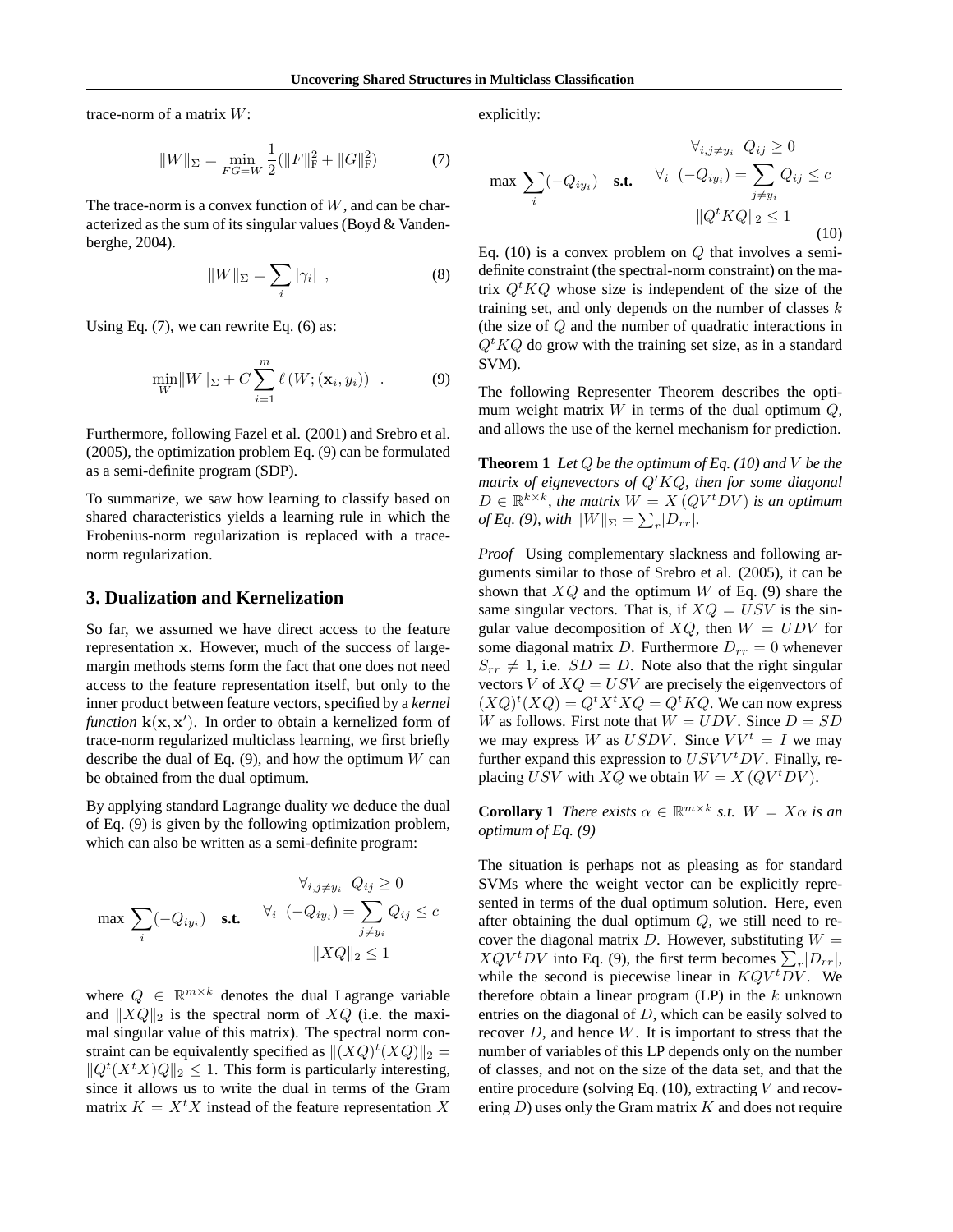direct access to the explicit feature vectors X.

Even if the dual is not directly tackled, the representation of the optimum  $W$  guaranteed by Thm. 1 can be used to solve the primal Eq.  $(9)$  using the Gram matrix K instead of the feature vectors  $X$ , as we discuss in Section 5.

# **4. Learning a Latent Feature Representation**

As alluded to above, learning  $F$  can be thought of as learning a latent feature space  $F<sup>t</sup>X$ , which is useful for prediction. Since  $F$  is learned jointly over all classes, it effectively transfers knowledge between the classes. Lownorm decompositions were previously discussed in these terms by Srebro et al. (2005). More recently, Argyriou et al. (2007) studied a formulation equivalent to using the trace-norm explicitly for transfer learning between multiple tasks. Consider  $k$  binary classification tasks, and use  $W_i$  as a linear predictor for the j'th task. Using an SVM to learn each class independently corresponds to the learning rule:

$$
\min_{W} \sum_{j} \left(\frac{1}{2} ||W_i||^2 + C\ell_j(W_j)\right) = \min_{W} \frac{1}{2} ||W||_{\mathrm{F}}^2 + C \sum_{j} \ell_j(W_j)
$$

where  $\ell_i(W_j)$  is the total (hinge) loss of  $W_j$  on the training examples for task  $j$ . Replacing the Frobenius norm with the trace norm:

$$
\min_{W} \|W\|_{\Sigma} + C \sum_{j} \ell_j(W_j)
$$
\n(11)

corresponds to learning a feature representation  $\phi(\mathbf{x})$  =  $F<sup>t</sup>$ **x** that allows good, low-norm prediction for all k tasks, where the linear predictor for task  $j$ , in this feature space, is given by  $G_i$ . After such a feature representation is learned, a new task can be learned directly using the feature vectors  $F^t$ x using standard SVM machinery, taking advantage of the transfered knowledge from the other, previouslylearned, tasks.

In the multiclass setting, the predictors  $W_y$  are never independent, as even in the standard Frobenius norm formulation Eq. (4), the loss couples together the predictors for the different classes. However, the between-class transfer afforded by implicitly learning shared characteristics is much stronger. As will be demonstrated later, such transfer is particularly important if only a few number of examples are available from some class of interest.

Although this paper studies multiclass learning, the technical contributions, including the optimization approach, study of the dual problem, and kernelization, apply equally well also to the multi-task formulation Eq. (11).

It is interesting to note that we can learn a feature representation  $\phi(\mathbf{x}) = F^t \mathbf{x}$  even when we are not given the feature representation  $X$  explicitly, but only a kernel  $k$  from which we can obtain the Gram matrix  $K = X<sup>t</sup>X$ . In this situation we do not have access to  $X$ , nor can we obtain  $F$ explicitly. As discussed above, what we *can* obtain is a matrix  $\alpha$  such that  $W = X\alpha$  is an optimum of Eq. (9). Let  $W = UDV$  be the singular value decomposition of  $W$  (which we cannot calculate, since we do not have access to X). We have that  $F = U\sqrt{D}$  is an optimum of Eq. (6). What we *can* calculate is the singular value decomposition of  $\alpha^t K \alpha = \alpha^t X^t X \alpha = W^t W = V^t D^2 V$ , and thus obtain  $D$  and  $V$  (but not  $U$ ). Now, note that  $D^{-1/2}V\alpha^t K = D^{-1/2}V(\alpha^t X^t)X = D^{-1/2}VW^t X =$  $D^{-1/2}VV^tDU^tX = D^{1/2}U^tX = F^tX$ , providing us with an explicit representation of the learned feature space that we can calculate from  $K$  and  $\alpha$  alone.

In either case, we should note the optimum of Eq. (6) is not unique, and so also the learned feature space is not unique: if F, G is an optimum of Eq. (6), then  $(FR)$ ,  $(R<sup>t</sup>G)$  is also an optimum, for any unitary matrix  $RR<sup>t</sup> = I$ . Instead of learning the explicit feature representation  $\phi(\mathbf{x}) =$  $F<sup>t</sup>$ x, we can therefore think of trace-norm regularization as learning the implied kernel  $\mathbf{k}_{\phi}(\mathbf{x}', \mathbf{x}) = \langle F^t \mathbf{x}', F^t \mathbf{x} \rangle$ . Even when  $F$  is rotated (and reflected) by  $R$ , the learned kernel  $\mathbf{k}_{\phi}$  is unaffected.

## **5. Optimization**

The optimization problem Eq. (9) can be formulated as a semi-definite program (SDP) and off-the-shelf SDP solvers can be used to recover the optimal  $W$ . However, such solvers based on interior point methods scale poorly with the size of the problem and typically cannot handle problems with more than several hundred dimensions, classes and training points  $(10^4 \text{ variables})$ . Hence, we choose to optimize Eq. (9) using simple, but powerful gradient-based methods.

#### **5.1. Gradient Based Optimization**

The optimization problem Eq. (9) is non-differentiable and so not immediately amenable to gradient-based optimization. In order to perform the optimization, we consider a smoothed approximation to Eq. (9).

We begin by replacing the trace-norm with a smooth proxy. Eq. (8) characterizes the trace-norm as the sum of the singular values of  $W$ . Although the singular values are nonnegative, the absolute value in Eq. (8) emphasizes the reason the trace-norm is non-differentiable. In order to obtain a smooth approximation to the trace-norm, we replace the non-smooth absolute value with a smooth function  $q$  defined as,

$$
g(\gamma) = \begin{cases} \frac{\gamma^2}{2r} + \frac{r}{2} & \gamma \le r \\ |\gamma| & \text{otherwise} \end{cases}.
$$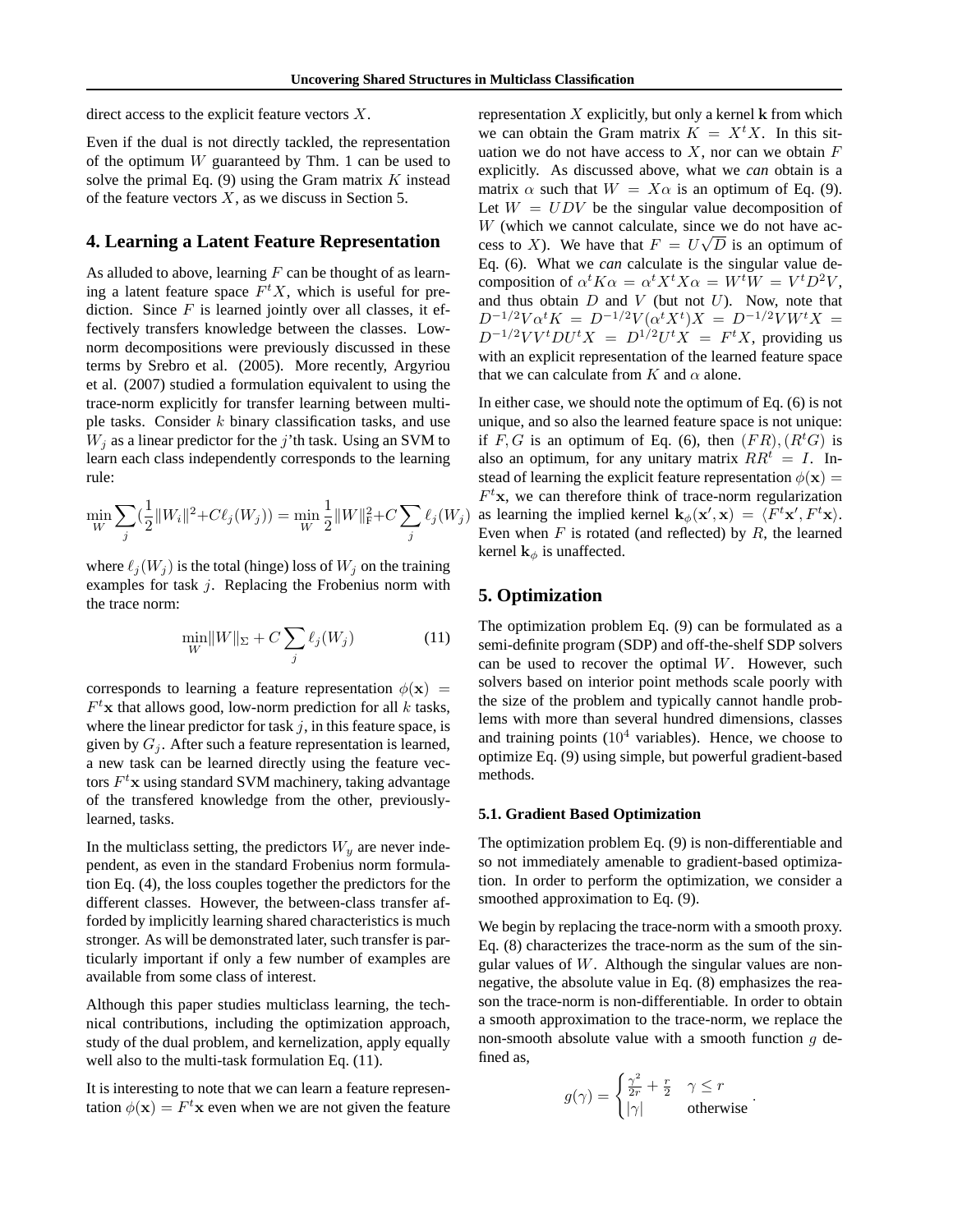Where  $r$  is some predefined cutoff point. Fig. 1 illustrates the function  $g$  and the effect of the parameter  $r$ . We can easily see that g is continuously differentiable, and that  $\forall x$ :  $\left| g(x) - |x| \right| \leq \frac{r}{2}$ . Our smoothed proxy for the trace norm thus replaces Eq. (8) with

$$
||W||_S = \sum_i g(\gamma_i) \tag{12}
$$

where  $\gamma_i$  are the singular values of W. Using the chain rule, we can calculate its gradient as,

$$
\frac{\partial \|W\|_S}{\partial W} = Ug'(D)V\tag{13}
$$

where  $W = UDV$  is the SVD of W and  $g'(D)$  is an element-wise computation of the derivative  $g'$  of  $g$  on the diagonal of D.

We now turn our attention on the non-differentiable multiclass hinge-loss of Eq. (3). Since neither the hinge  $\parallel_{+}$  nor the *max* operators are differentiable we employ an adaptation of the log-loss for the multiclass setting, with a parameter  $\gamma$  controlling its sharpness (Zhang & Oles, 2001; Dekel et al., 2003),

$$
\ell_{S}\left(W; (\mathbf{x}_{i}, y_{i})\right) = \frac{1}{\lambda} \log \left(1 + \sum_{r \neq y_{i}} e^{\lambda \cdot (1 + W_{r} \cdot \mathbf{x}_{i} - W_{y_{i}} \cdot \mathbf{x}_{i})}\right).
$$

This is a convex and continuously differentiable function of W which approaches the multiclass hinge-loss as  $\lambda \to \infty$ (Fig. 1). In summary, instead of Eq. (9) we consider the following optimization problem:

$$
\min_{W} \left\|W\right\|_{S} + C \sum_{i=1}^{m} \ell_{S}\left(W; (\mathbf{x}_{i}, y_{i})\right) \tag{14}
$$

which is a convex and continuously differentiable function.

Fig. 2-left shows how optimization of the smoothed objective Eq. (14) approximately optimizes Eq. (9). We generated 160 training instances with 16 classes and 16 dimensional feature vectors using a random  $16 \times 16$  weight matrix. For each value of  $\gamma$ , and a fixed  $r = 0.01$  we compared the weight matrix W recovered using conjugate gradient descent on Eq. (14) to the optimizer of Eq. (9) found using an interior point SDP solver (we used SDP3 which outperformed other solvers such as SeDuMi and SDPAM). The figure plots the value of the original (nonsmooth) objective of both solutions. For large values of  $\gamma$ , the smoothed optimization solves the original problem with very good accuracy.

Fig. 2-right describes the gained performance using the gradient based smooth objective Eq. (14) while gradually increasing the number of instances from 80 to 1000. It is apparent that even for relatively small number of instances,



Figure 1. Left: The smoothed absolute value function  $g$ . Smaller values of  $r$  translate to a sharper function and a better estimate of the absolute values. Right: The binary version of the log-loss in comparison with the binary hinge-loss. Larger values of  $\lambda$  increase the accuracy of the log-loss approximation.



Figure 2. Left: The values of the original (non-smooth) optimization objective Eq. (9) for minima of the smoothed objective Eq. (14) as a function of the smoothing parameter  $\lambda$  (solid) compared to the true optimum of Eq. (9) (dotted). Right. Running times of SDP solver for Eq. (9) (dotted) vs the gradiend based method for solving Eq. (14) (with  $\lambda = 20$ ) as a function of the number of training instances.

the SDP optimization becomes unreasonably slow. In contrast, the gradient based optimization easily scales to fairly large training sets.

#### **5.2. Kernelized Gradient Optimization**

We now turn to devising a gradient-based optimization approach appropriate when only the Gram matrix  $K = X<sup>t</sup> X$ is available, but not the feature vectors  $X$  themselves. Corollary 1 assures us that the optimum of Eq. (9) is of the form  $X\alpha$ , and so we can substitute  $W = X\alpha$  into Eq. (14) and minimize over  $\alpha$ . To do so using gradient methods, we need to be able to compute both the smoothed objective and its derivative from K and  $\alpha$  alone, without reference to X explicitly.

We first tackle the smoothed trace norm of  $X\alpha$ : Let  $X\alpha$  = UDV denote the SVD of  $X\alpha$  then the SVD of  $\alpha^t K\alpha$  is given by  $V^t D^2 V$ . We can thus recover D from the SVD of  $\alpha^t K \alpha$ , and use Eq. (12) to calculate  $||X\alpha||_S$ .

In order to compute the gradient of  $\|X\alpha\|_S$  with respect to  $\alpha$ , we calculate:

$$
\frac{\partial ||X\alpha||_S}{\partial \alpha} = X^t \frac{\partial ||X\alpha||_S}{\partial X\alpha} = X^t U g'(D)V
$$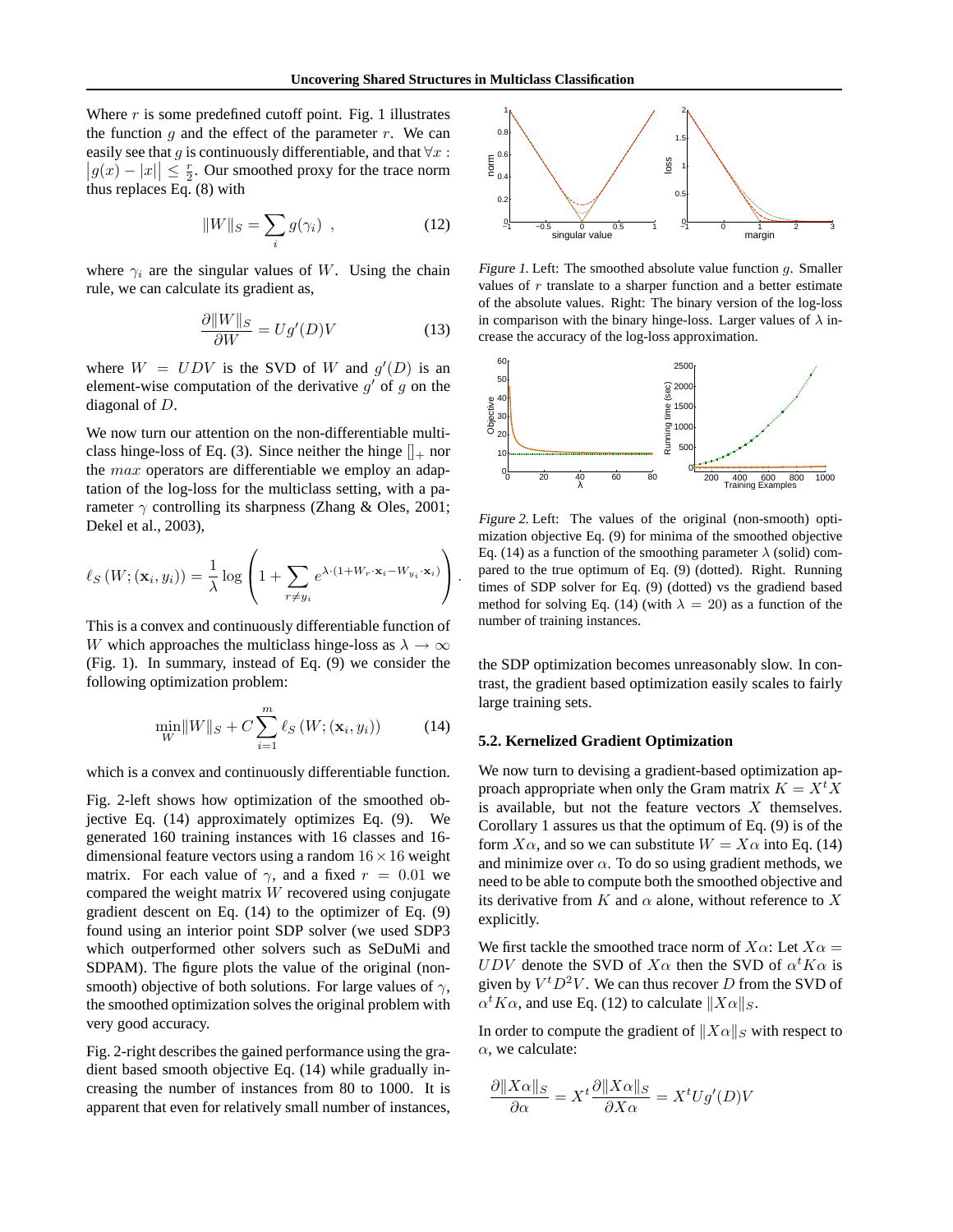inserting  $D(VV^t)D^{-1} = DID^{-1} = I$ :

$$
= XtU(DVVtD-1)g'(D)V
$$

$$
= Xt(UDV)VtD-1g'(D)V
$$

and since  $X\alpha = UDV$ :

$$
= X^{t}(X\alpha)V^{t}D^{-1}g'(D)V = K\alpha V^{t}D^{-1}g'(D)V \quad (15)
$$

Recall that both  $V$  and  $D$  can be obtained from the SVD of  $\alpha^t K \alpha$ , and so Eq. (15) provides a calculation of the gradient in terms of K and  $\alpha$ . Thus, we can efficiently apply our gradient based optimizations to a kernel  $\mathbf{k}(\mathbf{x}, \mathbf{x}')$ .

# **6. Spectral Properties of Trace Norm Regularization**

One way to appreciate the difference between the Frobenius norm and the trace norm of a matrix  $W$  is by observing that the squared Frobenius norm equals the sum of the squared singular values,  $\sum_i \gamma_i^2$ , while the trace norm is the sum of the singular values themselves,  $\sum_i \gamma_i$ . Thus, choosing to minimize  $||F||_F^2 + ||G||_F^2$  rather than  $||W||_F^2$ , imposes a regularization preference for an  $L_1$  norm on the spectrum of W (rather than an  $L_2$  norm). When the various target classes share common characteristics we expect the spectrum of  $W$  to be non-uniform, since a large portion of the spectrum must be concentrated on few eigenvalues. In these cases the  $L_2$  spectrum regularization imposed by the Frobenius norm will tend to attenuate the spectrum. In contrast, the  $L_1$  spectrum regularization imposed by the trace norm does not share this tendency, and is thus better suited to preserve underlying structures of characteristics that are shared between the target classes.

In order to illustrate this effect we generated 100 classes over  $R^{120}$  and randomly sampled 4500 training instances from a 120-dimensional normal distribution. A  $120 \times 100$ matrix  $W^*$  was then used to label the data, by choosing for each instance x the label  $y = \underset{y \in \mathcal{N}}{\operatorname{argmax}} W_r^* \cdot x$ . The matrix  $r \in \mathcal{Y}$ W<sup>∗</sup> was selected to have a sigmoidal pattern of singular values, depicted in the dashed spectrum on Fig. 3. We then recovered two matrices  $W_F$  and  $W_\Sigma$  using the Frobenius norm optimization from Eq. (4) and the trace norm optimization from Eq. (9). The generalization error over 500 new test instances, was significantly higher for  $W_F$  (47%) than for  $W_{\Sigma}$  (31%). The spectrum of the two learned models is depicted in Fig. 3. It could be observed that Frobenius based regularization leads to the attenuated spectrum of  $W_F$ .

A question may arise whether it was possible to encourage the underlying common structure between the classes by applying a dimensionality reduction procedure to the



Figure 3. Spectra of learned matrices in the synthetic (left) and real (right) experiments. The weight matrix resulting from trace regularization (solid), and the weight matrix resulting from Frobenius regularization (dotted). The weight matrix that generated the data  $W^*$  (dashed) in the synthetic experiment only.

weight matrix. In order to show this is not necessarily the case, we repeated the experiment described above, but  $W^*$ was selected to have the singular values form a harmonic series  $(\frac{1}{1}, \frac{1}{2}, \dots, \frac{1}{100})$ . We similarly recovered two matrices  $W_F$  and  $W_{\Sigma}$  using the Frobenius norm optimization and the trace norm optimization . It was observed that the generalization error over 500 new test instances, was significantly higher for  $W_F$  (26%) than for  $W_\Sigma$  (17%).

Next, a singular value decomposition was performed on  $W_{\Sigma}$  and  $W_{F}$  followed by reconstructing these matrices using the p leading singular values and vectors  $(p =$  $1, 2, \ldots, 100$ . Performance of the reconstructed weight matrices was evaluated on the test set. It was observed that any SVD dimensionality reduction deteriorated the test performance. Moreover, the generalization error for the reduced  $W_F$  was consistently worse than the performance of the reduced  $W_{\Sigma}$ . It could therefore be concluded that posthoc dimensionality reduction could not attenuate the importance of finding the underlying structure as an integral part of the learning procedure.

### **7. Experiments**

#### **7.1. Experiment I: Letter Recognition**

By analyzing over 100 writing systems, Changizi and Shimojo (2005) have demonstrated the fact that each writing system can be characterized by a set of underlying strokes. Therefore, our first experiment focuses on recognition of the 26 characters made available in the UCI *letter* dataset. The data was composed of 2000 instances, roughly distributed over the 26 classes. The data was partitioned to three sets: 1000 were used as a training set, 500 were held out and used to select the optimal value of  $C$  and 500 were used as a test set. Data was represented using a Gaussian kernel with  $\sigma = 0.07$ .

We then recovered two matrices  $W_F$  (Frobenius norm regularization) from Eq. (4) and  $W_{\Sigma}$  (trace norm regularization) from Eq. (9). The trade-off parameter  $C$  was deter-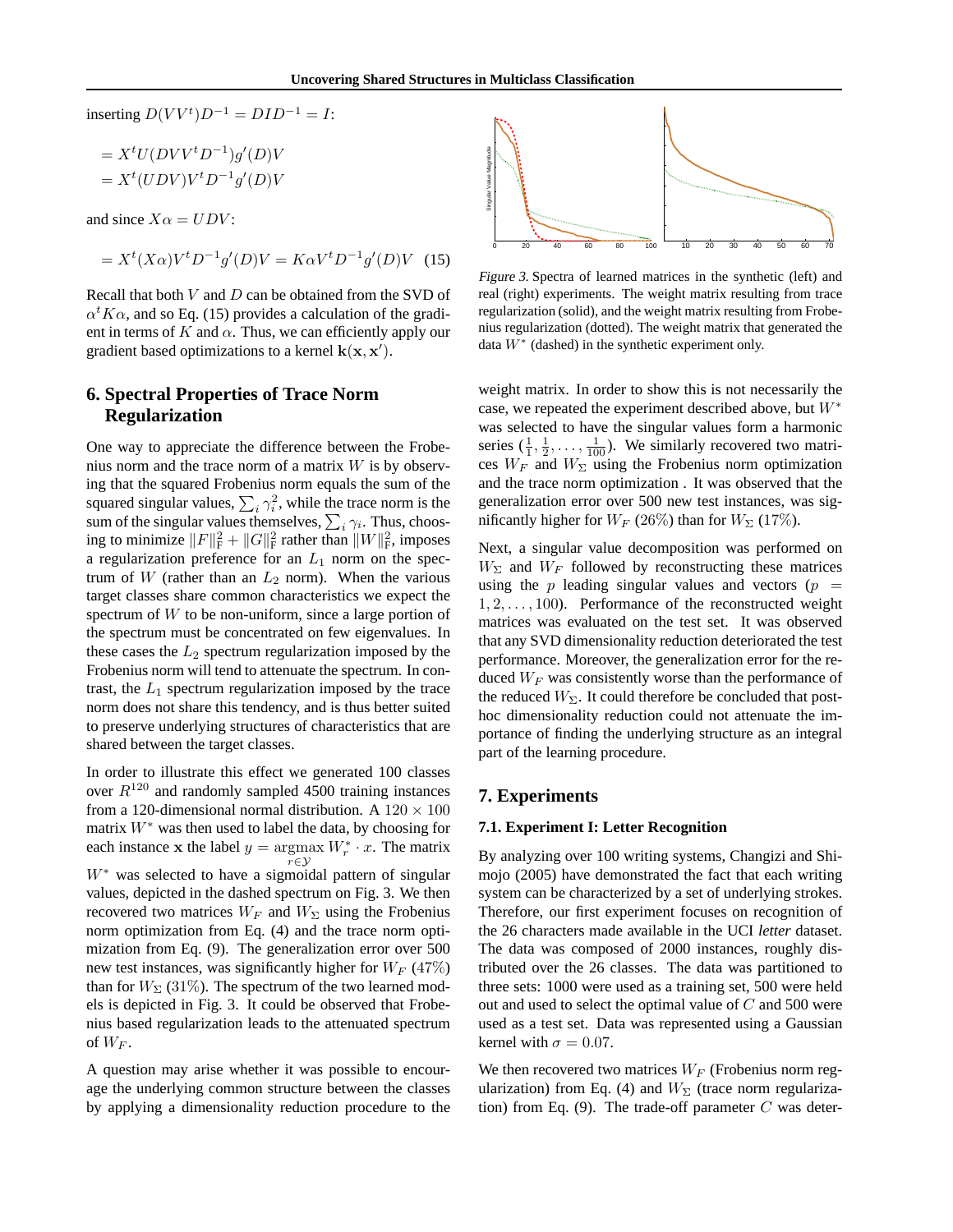

Figure 4. Representative images of Deer (Addax, Caribou, Common Deer), Canines (African Wild Dog, Dingo, Hyena), Felines (Cheetah, Bobcat, Serval), and Rodents (Black Rat, Deer Mouse, Flying Squirrel).

mined exhaustively by searching over 15 values between  $2^{-9}$  and  $2^5$ . The value was later fine tuned by searching within a smaller window within  $C \cdot 2^{-1.5}$  and  $C \cdot 2^{1.5}$ . All values were tested on the fixed holdout set. Performance was evaluated over 500 new test instances, and the generalization error was significantly higher for  $W_F$  (10.1%) than for  $W_{\Sigma}$  (8.7%).

#### **7.2. Experiment II: Mammal Recognition Dataset**

Our second experiment focused on the challenging task of classifying mammal images. We chose the 72 mammals that have at least 12 profile instances in the mammal benchmark made available by Fink and Ullman (2007). Of these, approximately 1,000 images were used for training and a similar number were used for testing. The test set was further partitioned, where half was held out and used to select C and the rest where used for testing. The number of instances of each class varied significantly from 6 to 30 training examples. It should be noted that the 72 target classes are expected to share many common characteristics due to genetic resemblance and evolutionary convergence. Four genetically related families (Deer, Canines, Felines and Rodents), are depicted in Fig. 4.

We build upon the comparison performed in Zhang et al. (2006) in selecting an image representation suitable for the high degree of intraclass variability present in the mammal dataset. This representation is based on extracting a visual signature from the images. The visual signatures include 40 clusters of local descriptors, extracted from interest regions of the image. The resulting signatures are compared using an Earth Moving Distance (EMD) Kernel. The EMD distance between signature-A and signature-B is found by solving the transportation problem, namely, by finding the



Figure 5. The gain in performance entailed by choosing trace norm regularization over Frobenius norm regularization, as a function of the number of training instances available in each mammal class.

minimal Euclidean distance necessary for converting the descriptors in signature-A to be identical to the descriptors of signature-B (for details see Zhang et al. (2006) and the references within).

Using the above representation we learned the two matrices  $W_F$  (Frobenius norm regularization) and  $W_{\Sigma}$  (trace norm regularization). The trade-off parameter  $C$  was determined using the same procedure used in Experiment 7.1. The accuracy of the multiclass SVM based on trace norm regularization (33%) is observed to be higher than that attained using the Frobenius norm regularization (29%).

In the previous sections it was suggested that learning  $F$ can be thought of as learning a latent feature space  $F<sup>t</sup>X$ , which is useful for prediction. Since  $F$  is learned jointly over all classes, it can be thought of as transferring knowledge between the classes. Under these conditions a new class can be acquired from fairly few training examples. We therefore predict that classes with few training examples will, on average, gain more from applying trace norm regularization. This effect is depicted in Fig. 5. Specifically, it could be observed that of the few classes that gain from Frobenius regularization, four are of the top six most frequent mammals.

In order to verify this phenomenon we selected one of the most frequent classes (Wombats), which contains 30 training examples and repeatedly relearned  $W_F$  and  $W_\Sigma$  while reducing the number of wombat examples to 24, 18, and 12. Under these conditions the accuracy of correct classification of wombats naturally deteriorated, but the effect was noticeably less severe for the trace norm regularization. While the Frobenius norm regularization performed better when all 30 instances where available during learning (by 2.2%), when 24 instances where available the gap had narrowed to 1.2%. When even fewer examples where available the leads where reversed and the trace norm outperformed